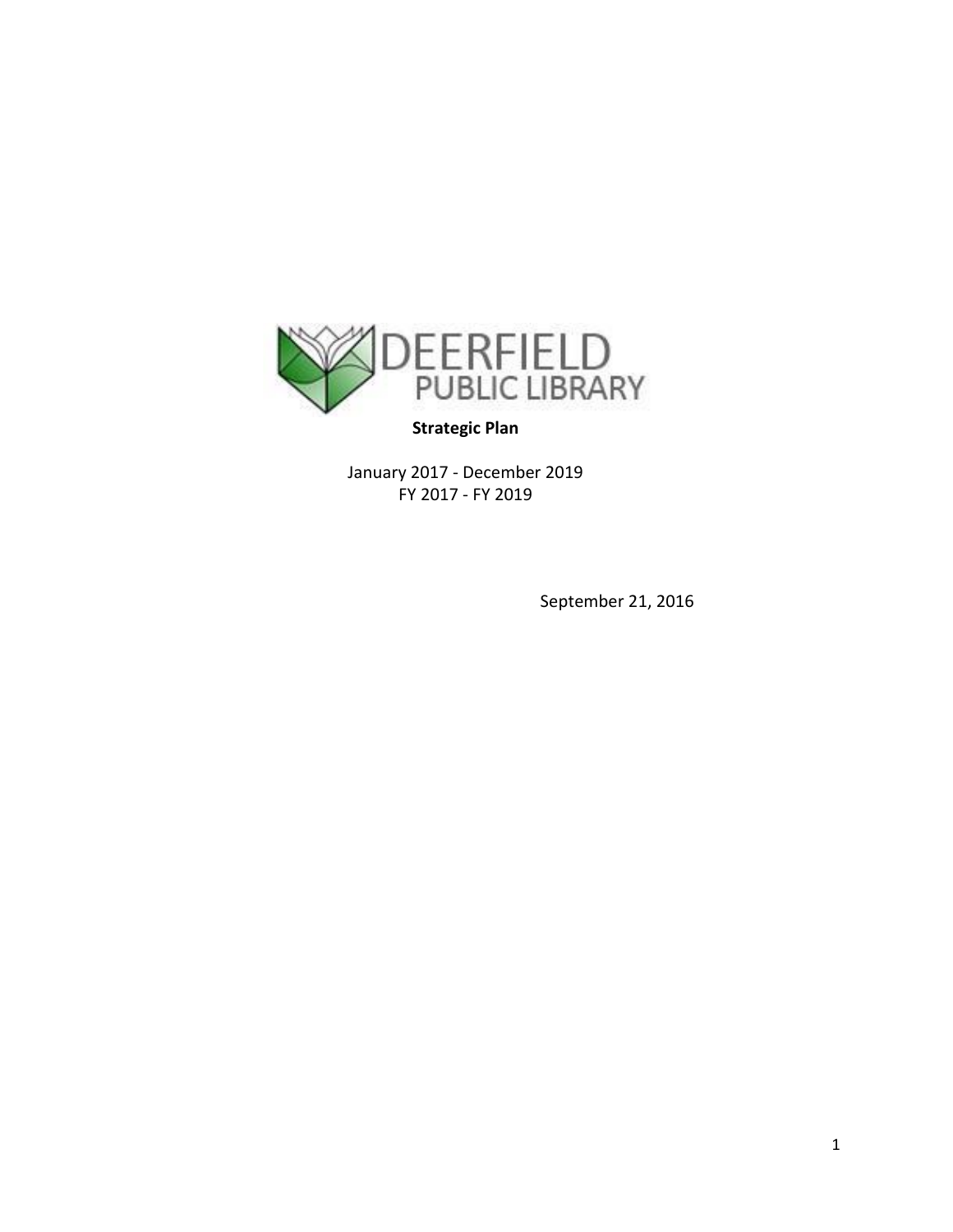### **Contents**

Introduction 2 Background 2 Approach to Planning 2 Community Profile 3 Community Assessment of Library 4 Budget and Revenue 5 Vision Statement 5 Strategic Initiatives, Goals, Potential Activities and Targets 6 Strategic Initiative 1: Quick, easy access to services and materials 7 Strategic Initiative 2: Educational and entertainment materials and programs for all ages 8 Strategic Initiative 3: Comfortable, adaptable interior and exterior spaces 9 Strategic Initiative 4: Technology enhancements and improvements 10 Internal Initiatives 11

NOTE: The Library's fiscal year (FY) ends on December 31. The "FY" dates in the plan refer to the fiscal year that ends on December 31 of that year.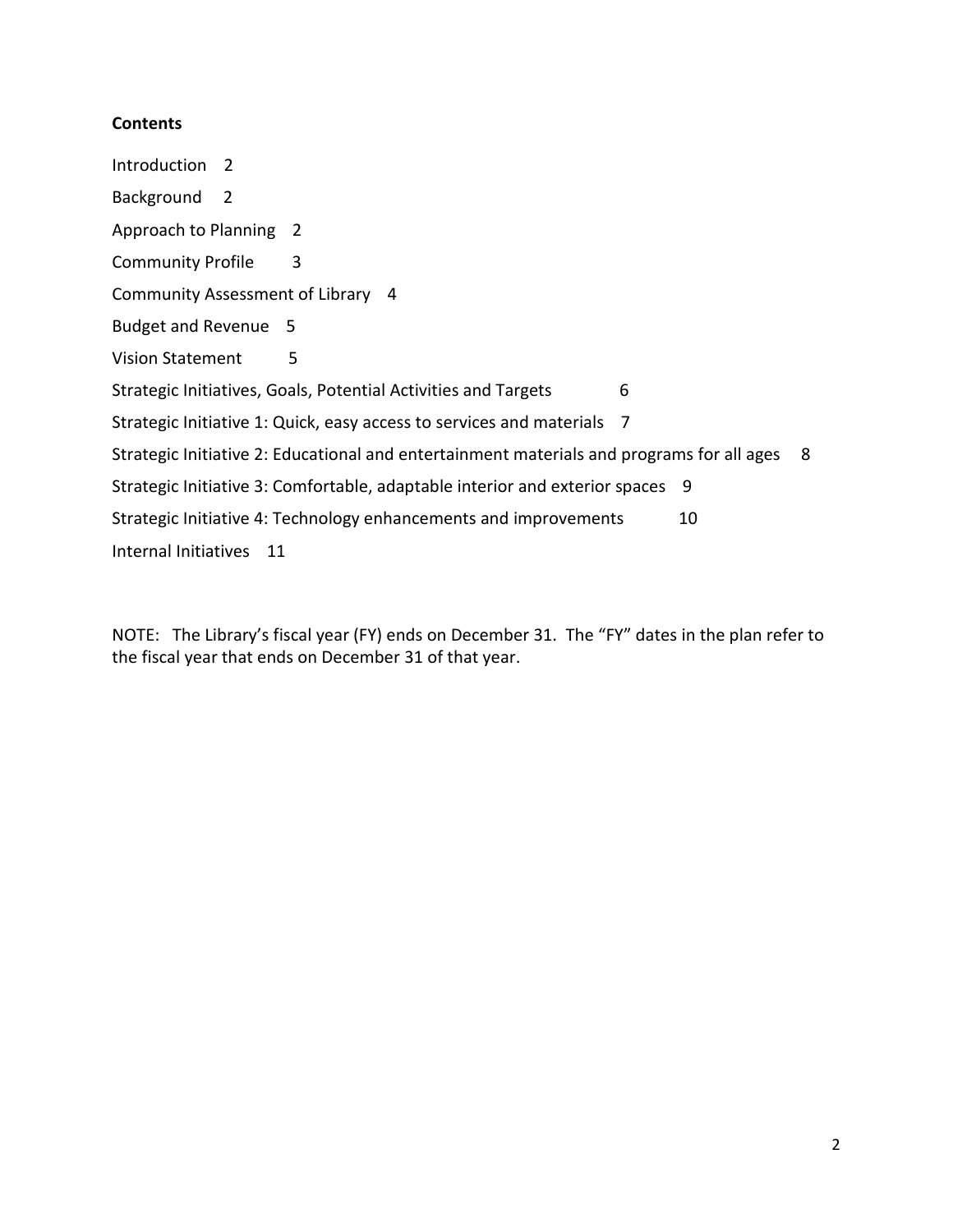## **Introduction**

Strategic planning is the systematic process of envisioning a desired future and translating that vision into broadly defined goals and potential activities to achieve them.

The strategic plan is meant to be a roadmap for the Library to provide the services that the community needs and wants. The ultimate goal of the plan is to enhance the reputation of the Deerfield Public Library by providing, improving, and innovating services that will ensure that the Library is a highly regarded, thriving part of the community.

## **Background**

The Library opened a newly expanded and remodeled building in June 2013. The changes planned in the renovation were in response to community input gathered through a variety of research outlets, including community meetings, focus groups, and the 2010 Community Survey. This information has continued to help guide the evolution of new services and resources offered by the Library. For the Library to continue to be responsive and forwardlooking, the Board deemed that it was important to create a new strategic plan for the upcoming three years, January 2017 through December 2019.

Donna E. Fletcher Consulting, Inc., a professional market research and strategic planning facilitator, was hired. Ms. Fletcher specializes in creating data-based strategic plans for libraries. The planning process was kicked off in February and was completed in August 2016.

## **Approach to Planning**

The Library used a data-gathering process to inform the strategic plan, which included:

- Review of Census data and 2010-2014 American Community 5-Year Estimates
- Board of Trustees input and their perspective on the Library
- Telephone interviews of 10 community stakeholders
- A patron survey conducted in the Library to determine usage and perceptions of the Library and patrons' interest in potential new services. 509 surveys were usable for this analysis. In addition, 15 patrons completed short telephone interviews to discuss specific items (programs, children's services)
- A telephone survey of 225 residents  $(18+)$

## **Community Profile**

The total population for Deerfield (zip code 60015) as measured and estimated by the US Census Bureau increased from 18,225 in 2010 to 19,019 in 2015 (+4.3%).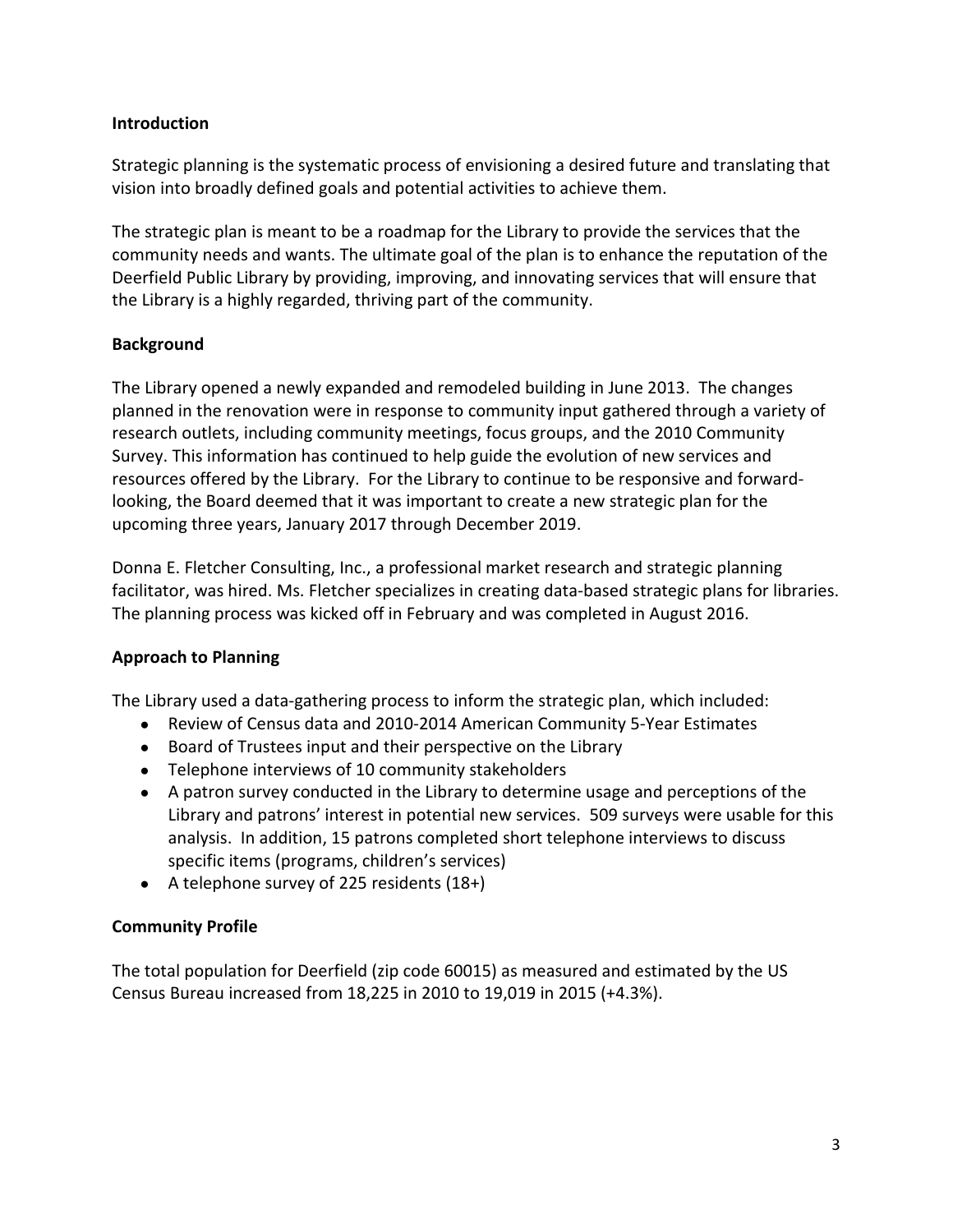## **Deerfield Residents by Age and Education**

The current median age of residents is 43.7 years, a small increase from 42.7 in the 2010 **Census** 



- 55% of households have a child or children under 18
- 72% of adults 25 and older hold a Bachelor's or a graduate degree

Source: 2010-2014 American Community Survey 5-Year Estimates, Deerfield Village

## **Ethnicity in Deerfield**

- Deerfield's service area population is primarily White (95%)
- Hispanics (of any race) account for 4.5% of the population, Asians 3.9% and Blacks .5%
- A language other than English is spoken at home among 11.2% of persons 5 years and older: 4.4% Spanish, 4.1% other Indo-European languages, 2.1% Asian and Pacific Island languages and .6% other

Source: 2010-2014 American Community Survey 5-Year Estimates, Deerfield Village

## **Community Assessment of the Library**

The Deerfield Public Library enjoys strong usage and reputation in the community. The majority of patrons completing the in-house Library survey (76%) reported that they were entirely satisfied with the Library. The average number of annual visits per patron completing the survey is 42.

The survey indicates that patrons believe the strengths of the Library are helpfulness of Library staff, obtaining books from other libraries, children's books and children's area in the Library, the Library newsletter, computers, study rooms, and meeting rooms.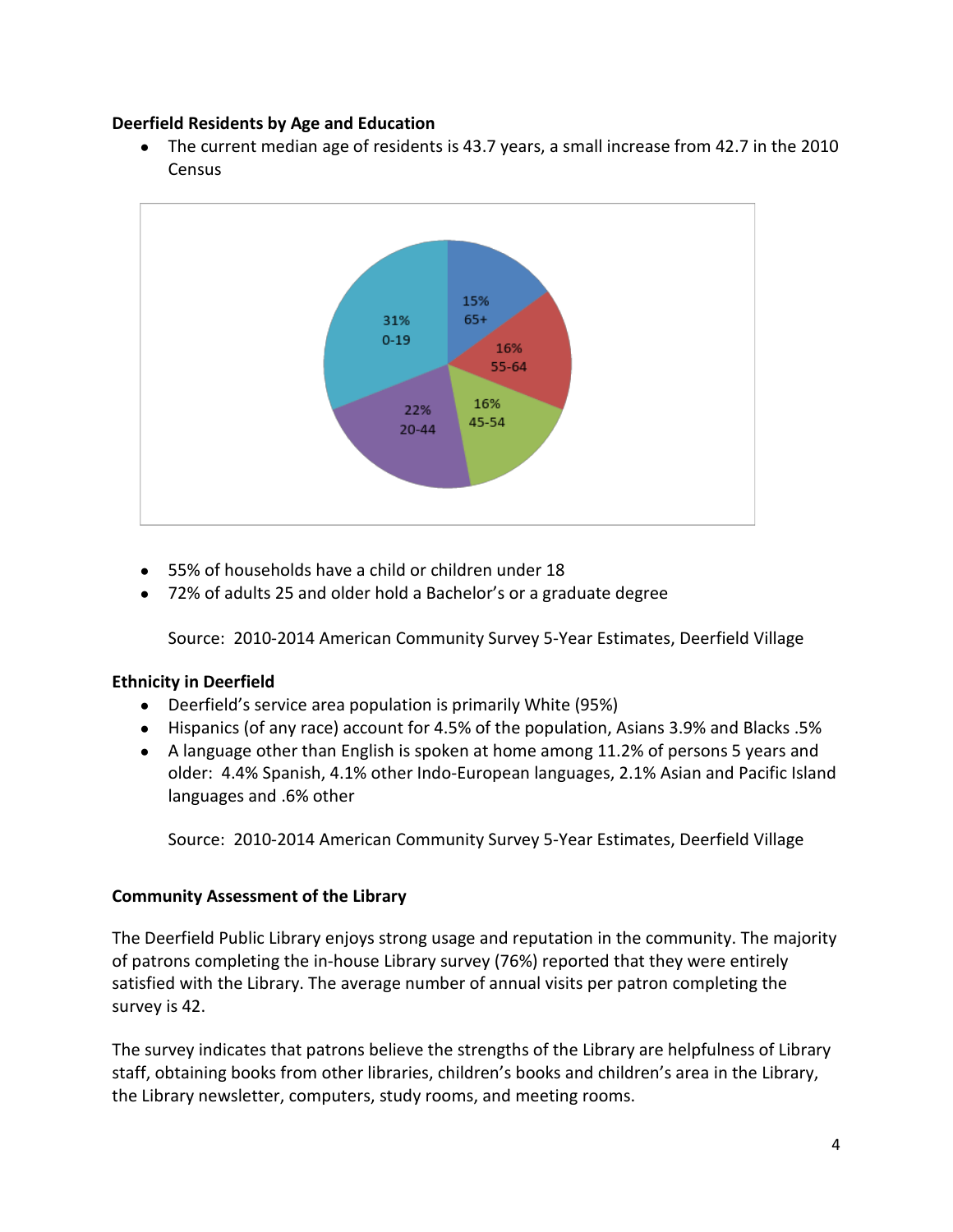The most important attractions for patrons are:

- Popular adult materials
- Comfortable, quiet areas in the Library for reading, study or work
- Books, materials, and programs for children and a Library area for those 0-5

The majority of patrons express strong interest in several initiatives:

- The ability of patrons to find and order a book online from another library
- Enhanced availability of new DVDs by allowing patrons to put a hold on them
- A makerspace in the Library with a 3D printer and other equipment for creative projects (Visitors most interested are aged 18-44)

Patrons are interested in programs, but feel that they could be improved:

- Provide more capacity for children 3 years and younger
- Create more programs for children 4 and up
- Try different times for programs for children
- For adult programs, review topics (what has worked/not worked), evaluate times and days for programs, and increase marketing of adult programs.

87% of Deerfield residents surveyed by phone used the Library in the past year. Of the 13% that did not use the Library, the reasons for non-use are rational: the convenient availability of the Internet for information, non-users' children are past the age when they had to be taken to the Library, and other libraries are more conveniently located. Attempting to broaden the Library user base is not advisable.

Sources: Deerfield Library Patron Survey, Deerfield Residents Telephone Survey

Community stakeholders express strong support for the Library. The stakeholders are familiar with the Library, and describe how it is very important to the community with its array of services. They find that the Library:

- Works well with schools and the village
- Provides supportive, good children's services
- Keeps up with the times: Improved technology, video games, Roku, and relevant adult programs and eMaterials

Source: Telephone interviews among 10 stakeholders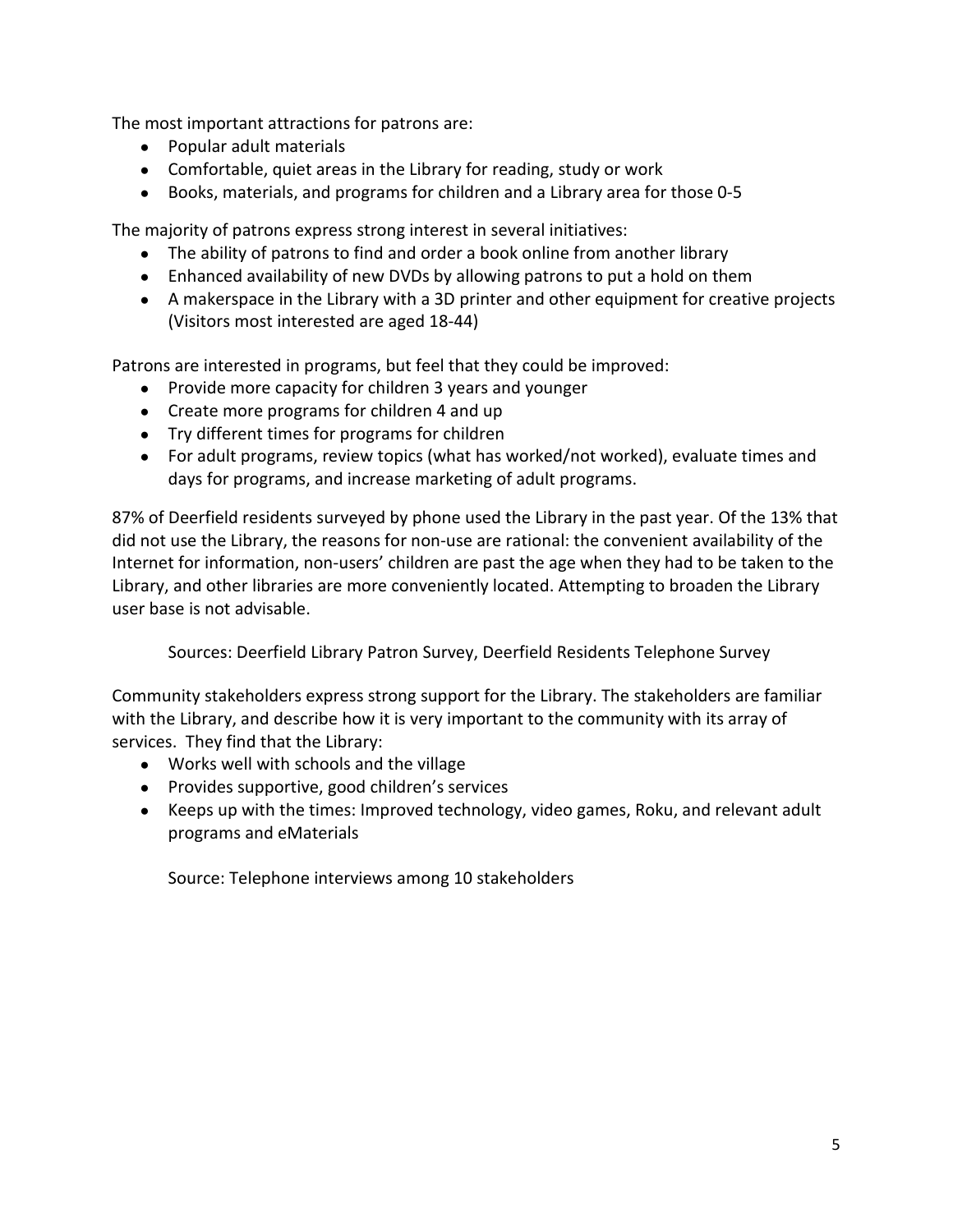## **Budget and Revenue**

The Library's fiscal year runs from January through December. The budget for the current fiscal year (FY 2016) is \$4,013,815.

- 97.5% of total revenue for FY 2016 is from property tax distributions
- 2.5% of total revenue for FY 2016 is from fees and fines, grants, interest, and donations

## **Mission**

To provide our community with open access to the world of information and ideas, encouraging lifelong learning and personal growth in a welcoming environment.

## **Vision**

To contribute to the growth of the community with enhanced services, experiences and resources in comfortable, adaptable spaces by knowledgeable, friendly staff**.** 

## **Strategic Initiatives, Goals, Potential Activities, and Targets**

The strategic initiatives, goals, potential activities, and targets are the outcome of the datagathering process and are the core of the strategic plan. With careful consideration of community input, review of Library usage statistics, and attention to availability of new technology and resources, a staff committee presented the Board with a draft strategic plan driven by these values:

- Understanding and responding to evolving community needs.
- Maintaining a high level of service with a flexible and responsive staff.
- Engaging people in new experiences, and supporting lifelong learning.
- Creating an environment that fosters employee satisfaction.

The Board of Trustees contributed to the further development of the Strategic Plan, which was finalized and approved on September 21, 2016.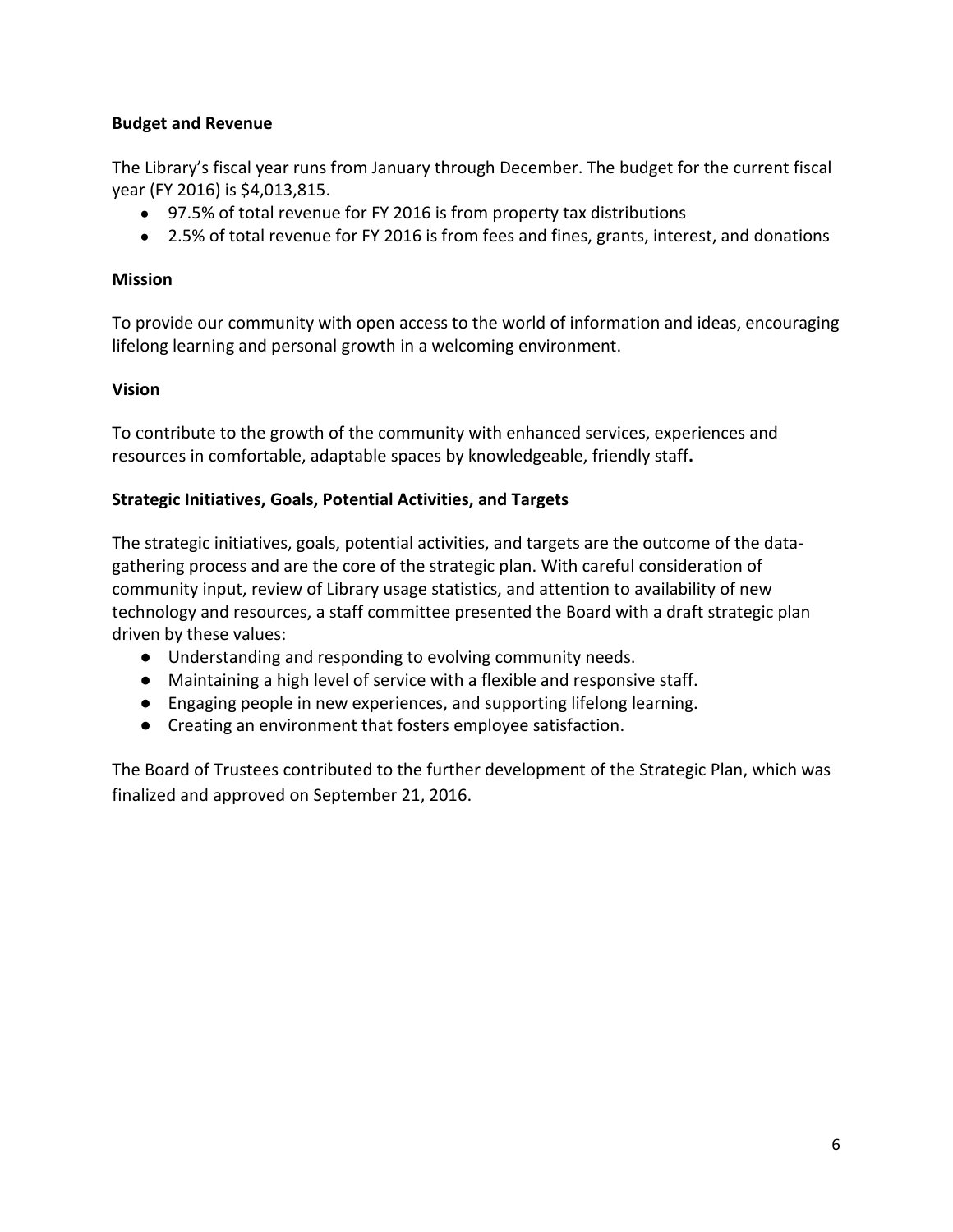## **Strategic Initiatives**

The strategic initiatives guide the Library's actions in allocating financial resources and staff time. They do not eliminate efforts in other areas, but they receive the most focused attention of all the activities we undertake for the next three years. These initiatives are based on the data gathered through the patron survey, stakeholder interviews, and planning committee sessions.

- A. Quick, easy access to services and materials
- B. Educational and entertainment materials and programs for all ages
- C. Comfortable, adaptable interior and exterior spaces
- D. Technology enhancements and improvements

### **Goals**

Goals are designed to focus on what the community receives and not on the resources the Library needs to deliver the service. Goals include the identity of the target user and how that user will benefit from the services identified.

## **Potential Activities**

Potential activities are meant to illustrate possible actions the Library will complete in order to meet the goals of the plan. These potential activities are not intended to be absolute or inclusive, but rather realistic suggestions that reflect the current Library environment. As the environment evolves and more information is discovered during the research phase of each activity, changes are possible. The aim of the activities is to meet the identified goals.

## **Targets**

Targets are the way the Library will measure its progress toward reaching goals.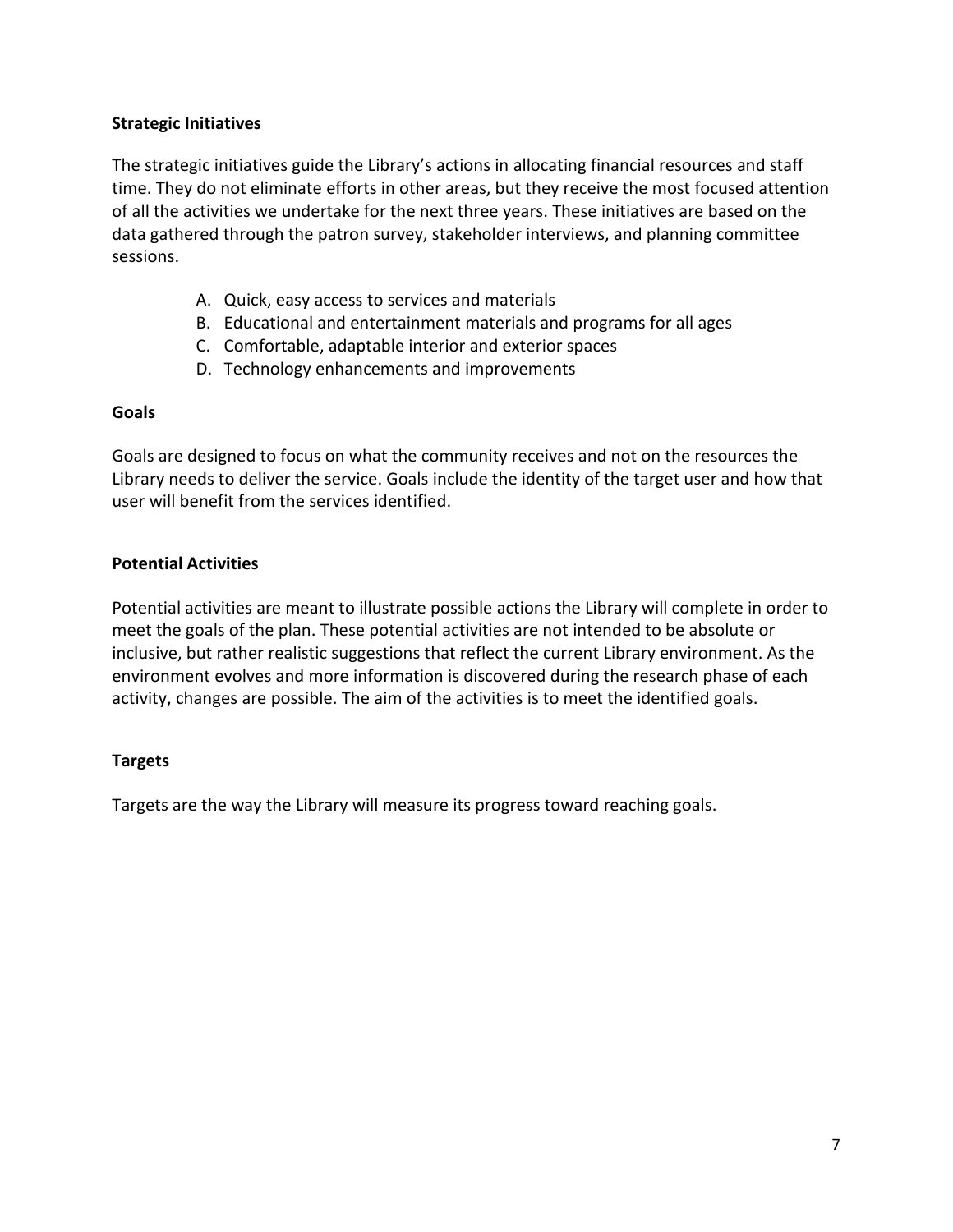## **Strategic Initiative A: Quick, easy access to services and materials**

**Goal 1**: Provide quick and easy access to an increased variety of materials, both print and electronic, so that busy patrons can utilize the Library and its services in the shortest amount of time possible.

## **Potential Activities:**

- 1. Decrease hold times for both print and electronic books, and increase awareness of new titles through displays in high-traffic areas.
- 2. Investigate adding a means to self-check in lower level of Library.
- 3. Create a Library Concierge (customized bundles and displays provided by a librarian) for patrons who have limited time.
- 4. Provide easy and intuitive access to eResources, along with in-depth instructional videos on how to use them.
- 5. Determine need for a secondary reference access point (stationary or roving) on the main level of the Library.

## **Targets**

- 1. By 2019, 10% of all self-check usage will occur on the lower level.
- 2. Increase usage of Library produced eTutor videos by 25% by 2019.
- 3. Decrease patron hold time for printed materials by 10% annually.
- 4. Decrease patron hold time for electronic materials by 10% annually.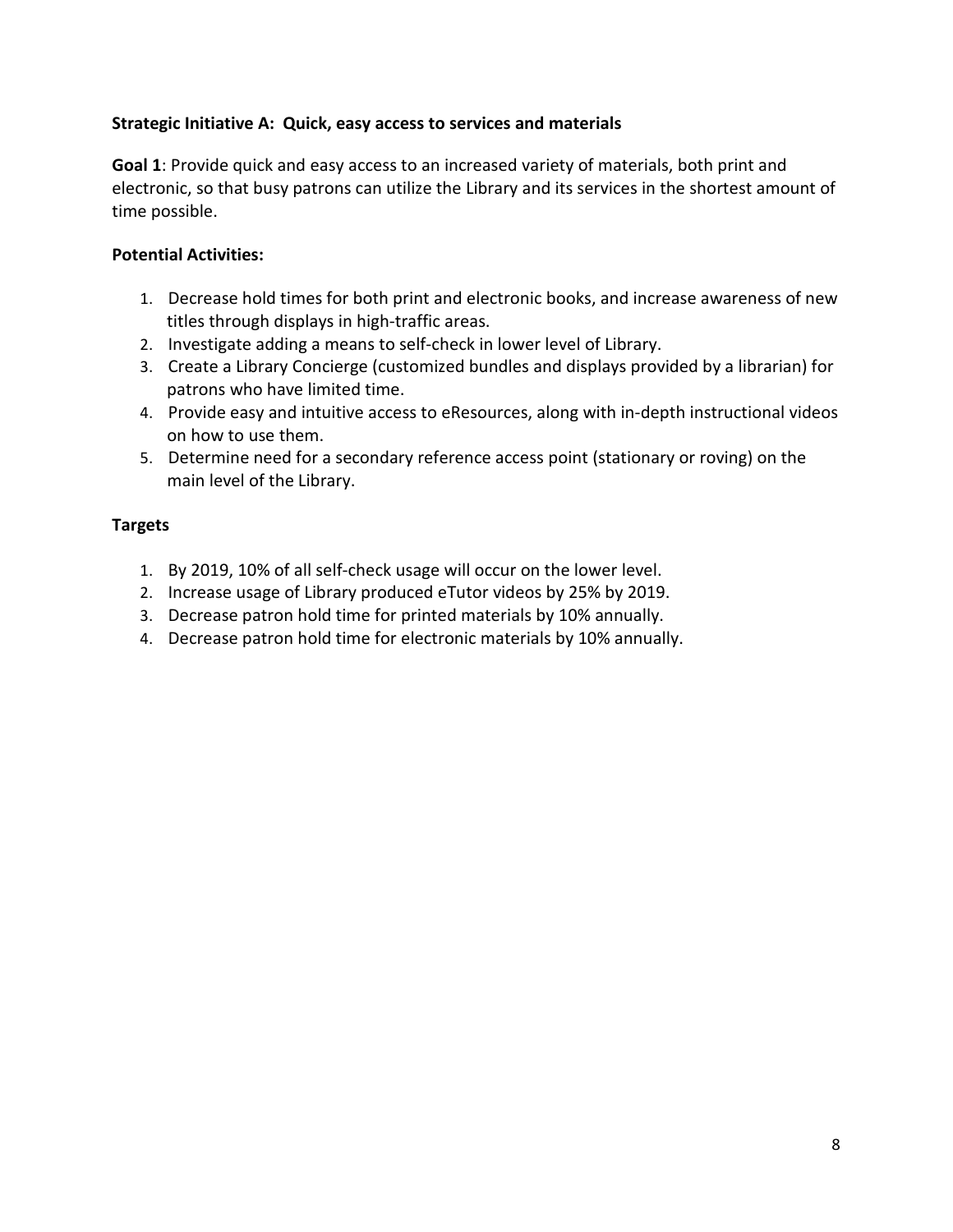# **Strategic Initiative B: Educational and entertainment materials and programs for all ages**

**Goal 1:** Adults and children will find a variety of educational and entertaining materials and programs at the Library.

## **Potential Activities:**

- 1. Develop in-house surveys to explore interest in programming topics for:
	- a. Adults
	- b. Parents with children (babies to  $5<sup>th</sup>$  grade)
	- c. Teens ( $6<sup>th</sup>$  grade to 12<sup>th</sup> grade)
- 2. Investigate simultaneous programs for children and adults.
- 3. Explore new partnerships for programs with community groups and libraries.
- 4. Enhance current collections (e.g., popular materials) and develop new collections (e. g., Local History).
- 5. Review and refresh Library community partnerships.
- 6. Evaluate all programs to ensure consistency with survey results.
- 7. Increase awareness of adult programs.

## **Targets:**

- 1. By FY 2018, Library visitors will rate programs a 9 or 10 for children under 6 from 56% to 70%.
- 2. By FY 2018, Library visitors will rate programs a 9 or 10 for children 6 to 10 from 49% to 62%.
- 3. By FY 2018, Library visitors will rate adult programs a 9 or 10 from 45% to 59%.
- 4. By FY 2018, 50% of Library visitors will rate adult classes a 9 or 10.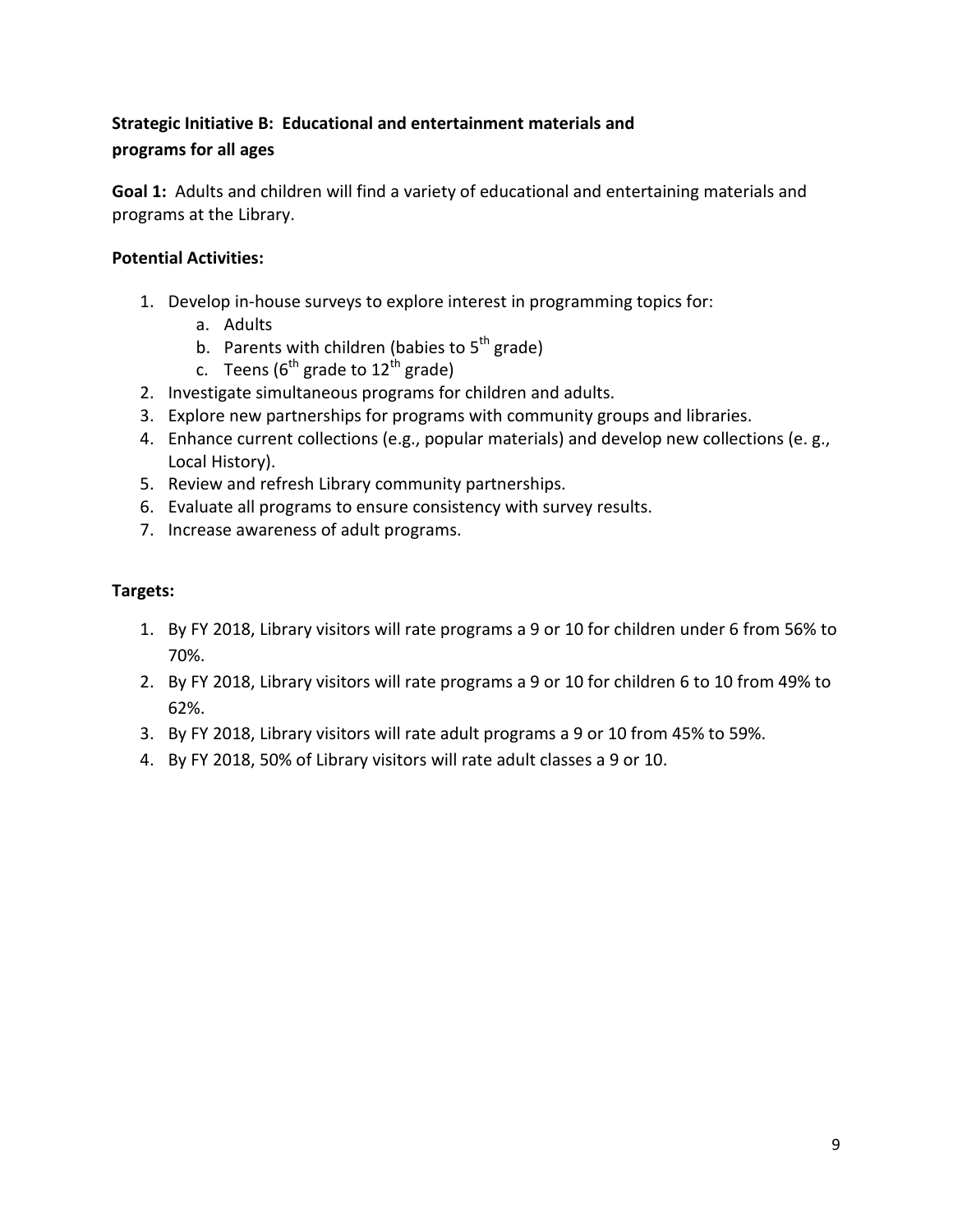## **Strategic Initiative C: Comfortable, adaptable interior spaces**

**Goal 1:** Patrons will discover a welcoming, comfortable environment that encourages learning and connecting.

## **Potential Activities:**

- 1. Improve interior public spaces for patrons:
	- a. Reconfigure Adult Services reference collection space to improve seating options.
	- b. Define a space for elementary school students by reconfiguring the Youth Services area.
	- c. Refresh the Preschool Pavilion.
	- d. Develop a space plan to accommodate a makerspace.
	- e. Explore repurposing the magazine alcove.

## **Targets:**

1. By 2019, 50% of Library visitors will rate the library comfort level as 9 or 10.

**Goal 2:** Patrons will find improved signage and displays to locate information and services quickly and easily.

### **Potential Activities:**

- 1. Expand display and promotional space to highlight features and services:
	- a. Increase Adult and Youth material displays and signage in lobby areas.
	- b. Provide centralized areas for Library and community information.
	- c. Analyze signage to improve consistency, wayfinding and Library promotions.
- 2. Examine desk placement on first floor.

### **Targets:**

- 1. By 2019, there will be a 20% decrease in wayfinding questions at the Youth Services Desk.
- 2. By 2019, Library visitors will rate displays a 9 or 10.
- 3. By 2019, Library visitors will rate signage a 9 or 10.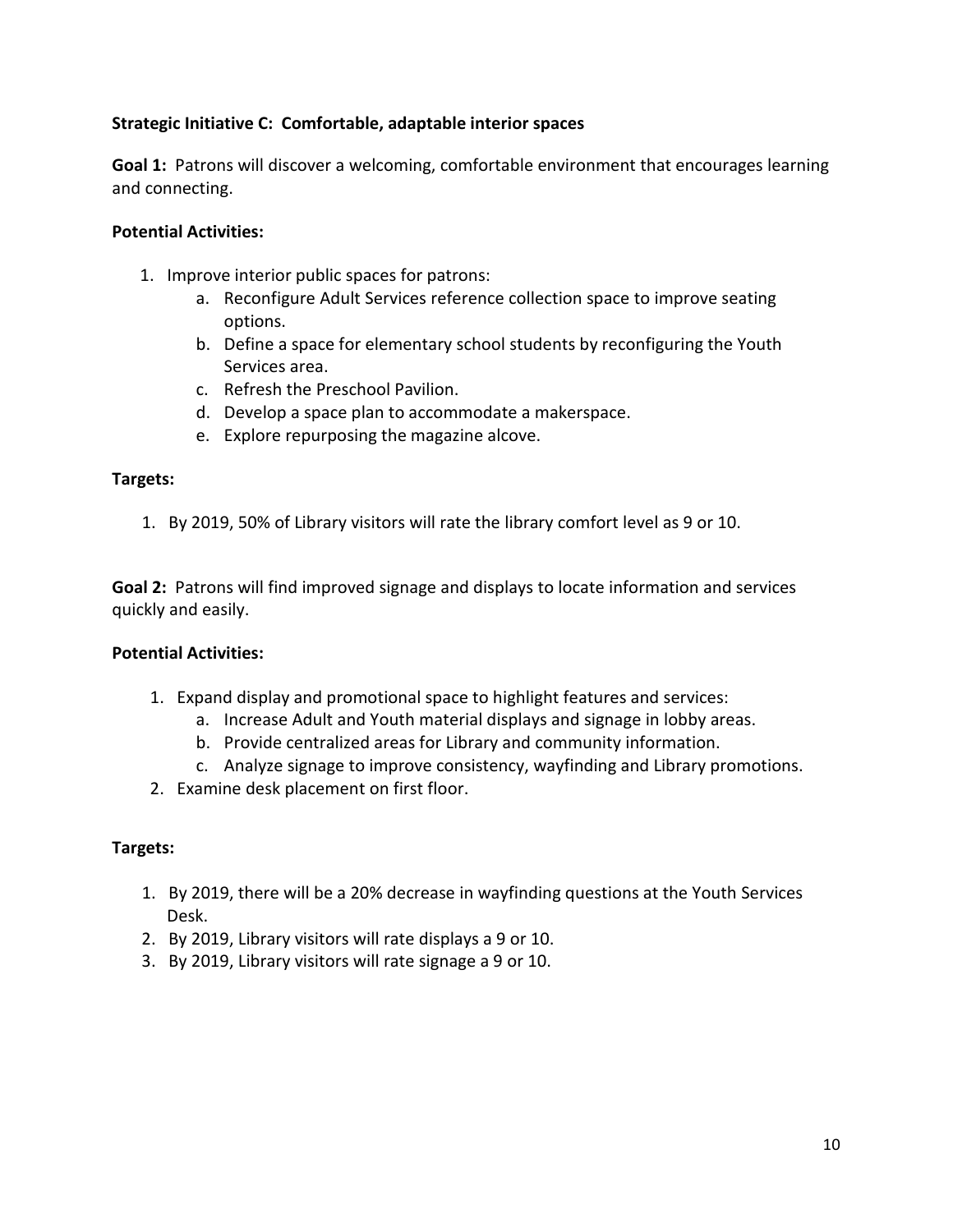## **Strategic Initiative D: Technology enhancements and improvements**

**Goal 1:** Patrons will discover enhanced technology for creativity, entertainment, and collaboration throughout Library facilities.

### **Potential Activities:**

- 1. Research potential makerspace equipment by coordination with local entities (i.e., District 109 and 113).
- 2. Increase the level of technology available to patrons with makerspace equipment services.
- 3. Research new software and devices to provide expanded access to online resources and activities, such as eLibrary cards and MacBooks.

### **Targets**

1. By the end of 2018, the Digital Media Lab will see a 20% increase in annual usage.

**Goal 2:** The Library will better utilize existing digital resources to support lifelong learning and personal growth.

## **Potential Activities:**

- 1. Evaluate usage and need of current and potential online services and resources.
- 2. Enhance use of digital marketing (social media, website, enews) to encourage utilization of existing services.

## **Targets:**

- 1. By 2019, increase website traffic of webpage views and unique visitors by 5% by the end of each year.
- 2. By 2019, increase e-newsletter subscriptions by 50%.